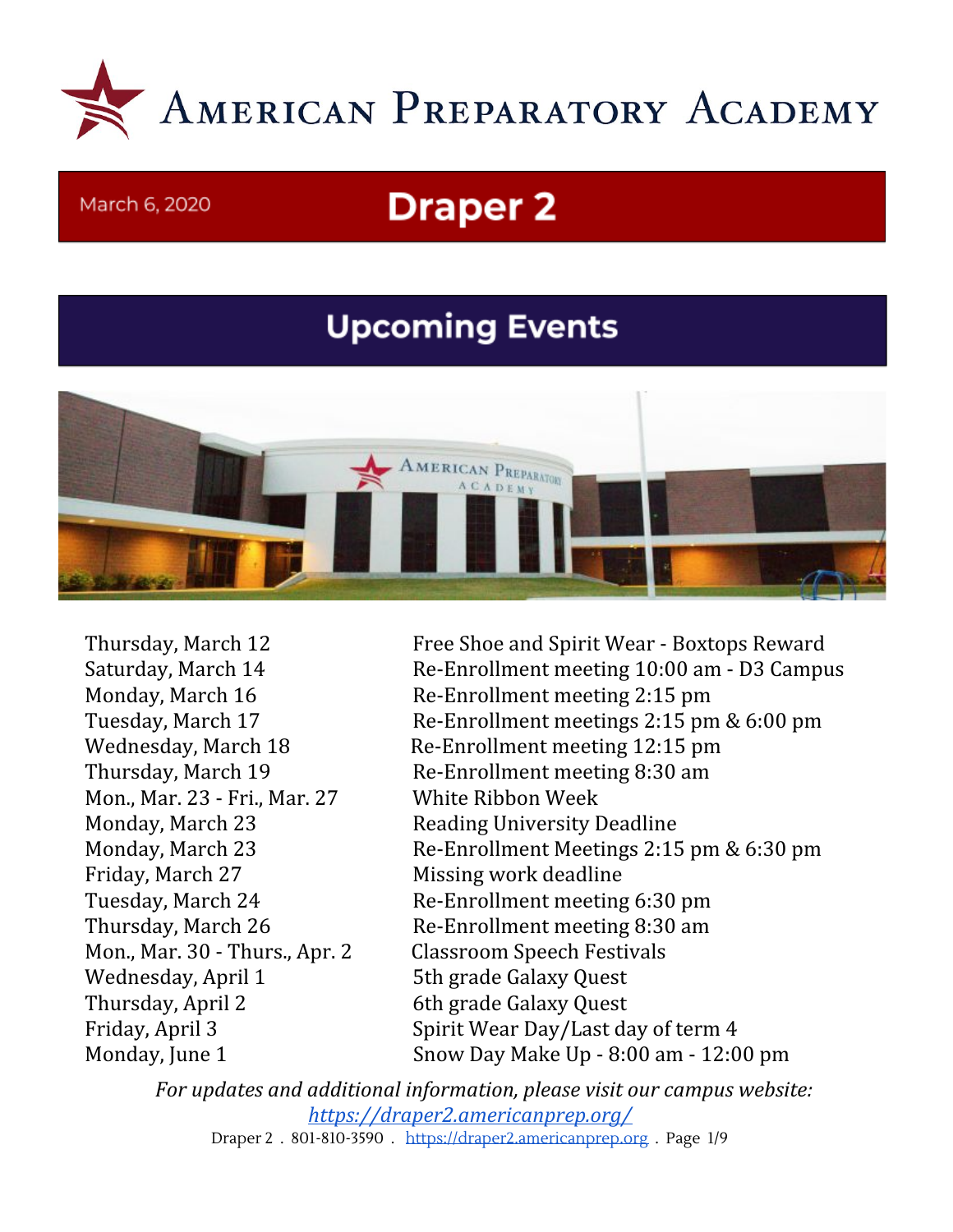

# **March Builders Theme**

# **I am a builder when I am willing to try and believe in myself.**

Mrs. Brown, our Ambassador Director, has always loved picture books. Some are very funny, and that includes the series written by Peggy Parish, about the silly and lovable house maid, Amelia Bedelia. In this month's Chew Time Video, Mrs. Brown introduces us to Amelia Bedilia.

There are lots of books about Amelia Bedilia. In these books, Amelia Bedelia is often asked to do things by the lady she works for, Mrs. Rogers. Usually, they are things that Amelia Bedelia has never tried before, and she almost always gets them wrong at first… which is pretty funny in the stories. However, she is very kind AND is a very good cook, so the lady she works for never stays mad for long, despite Amelia's mistakes.

One of Mrs. Brown's favorite things about Amelia Bedelia is that she is ALWAYS willing to try. She *believes* she will succeed, even when she doesn't. But that doesn't stop her from trying again the next time. I love that she learns from her mistakes and keeps doing her best, from story to story! Let's all be more like Amelia Bedilia: keep trying and believing in yourself.

# **Academic Update - Lindsay Campbell**

## *School Olympics*

During Term 4 our elementary students participate in the APA Olympics. The students are judged in their homerooms in these categories: Choral Responding, Class Lines, Lunch Behavior, Participation, Learning Positions, Attendance, and Cleanliness. Each category is judged out of 10 points and the students are given scores weekly. At our weekly assemblies the top 3 winners in each category will be displayed. This is a fun event to motivate our students as we are getting close to the end of the school year!

Encourage your students to GO FOR THE GOLD!

#### *Important Announcement - End of Year Testing*

End of year assessments are upon us! Students at American Prep are assessed throughout the year in both homeroom classes and achievement-leveled groups. At the end of the year, two kinds of assessments are given: assessments that are required by the state of Utah and assessments that are required by American Prep to make sure that students have reached the academic levels needed for promotion to the next grade.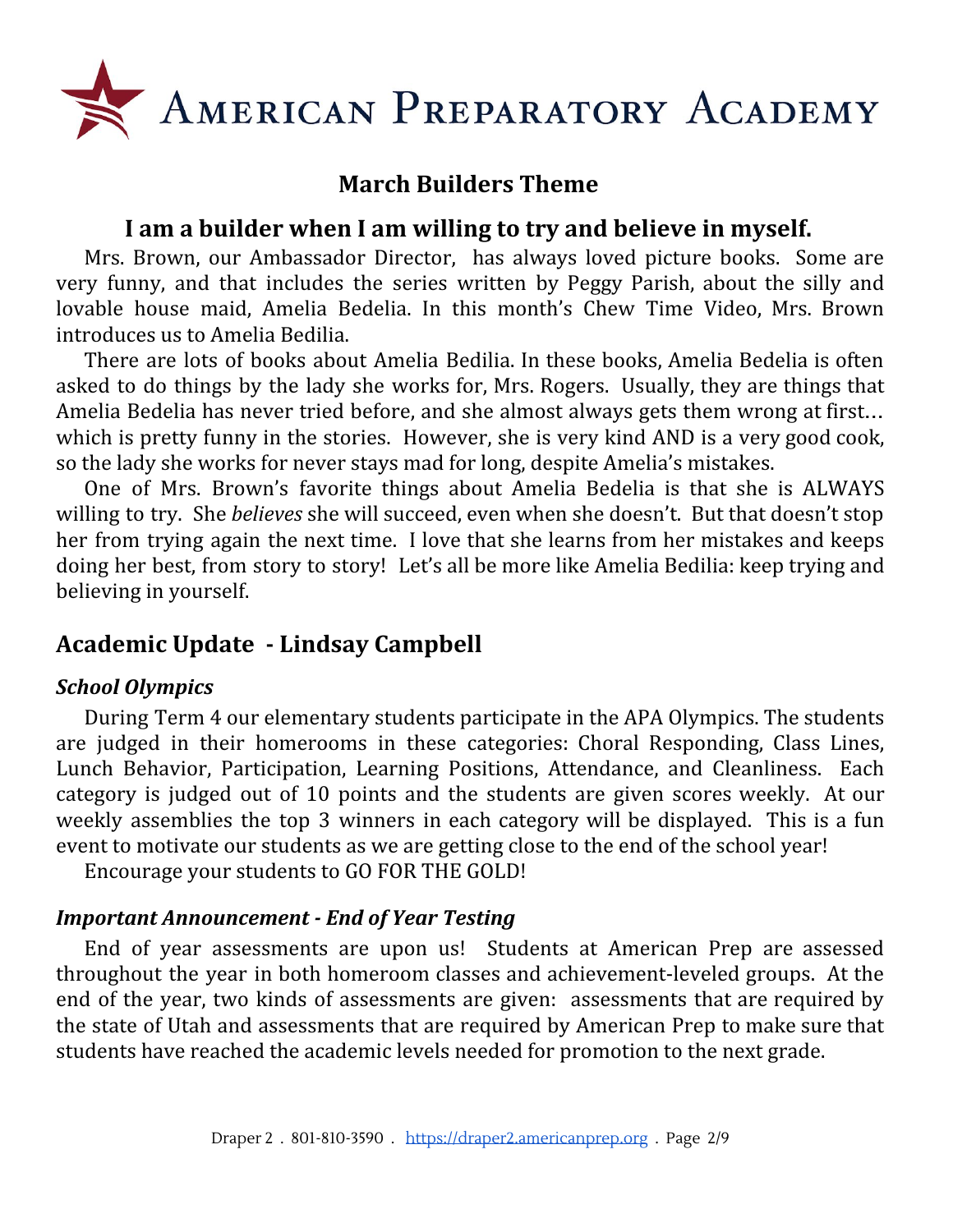

State Required Tests - The state of Utah requires students grades 3-6 to take the RISE test. These are computer adaptive tests that are based on the common core standards that Utah has adopted. Students will be tested in Math, Language Arts, and Science; 5th grade students will also take a writing test. These tests are given to students in grades 3-6 from **April 13 th– May 15 th .** Please make sure your students are in attendance these days.

School Required Tests - All American Preparatory Academy students grades 1-6 will also take the Core Knowledge Tests. These are paper based tests on curriculum that students learned throughout the year. Students will be tested in History, Science, Language Arts, and Math. To study for these tests, have your students review their "What Every \_\_\_\_ Grader Needs to Know" book. These tests will be taken from **May 4th - May 22nd**. The Core Knowledge Test results are NOT reported to any outside source and are only used to ensure our teachers taught their required curriculum to mastery.

If time off from school must be taken after April 13 please talk to your students' teachers about exact times and dates that the tests will be administered and what the plan will be to get these tests made up. **No absences during this time will be approved by administration.**

Please make sure your students get enough sleep each night and that they get a good breakfast each morning during these important weeks. These are a few things you can do at home to help your students be successful.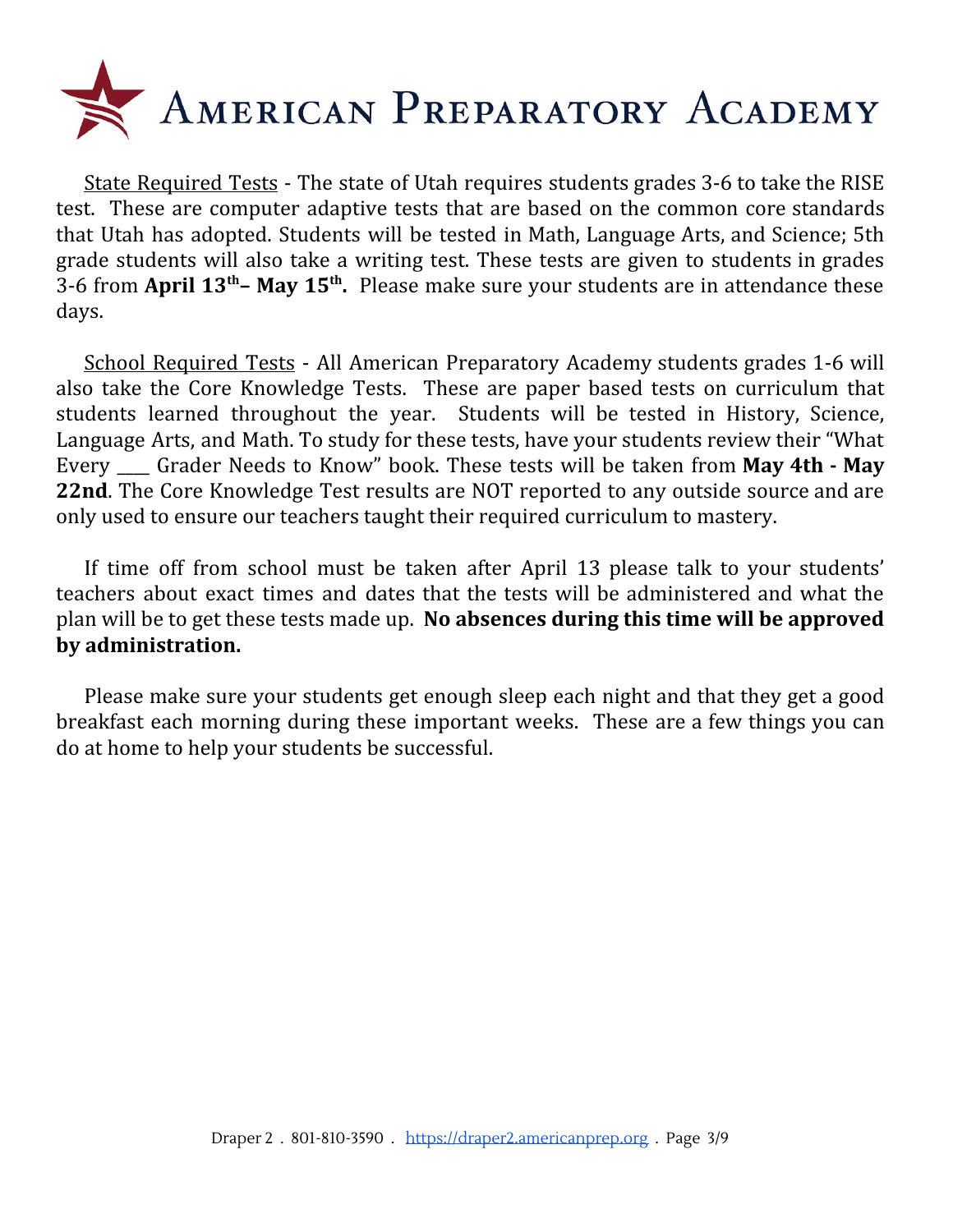

# **Upcoming Event Details**

# *Re-enrollment Meetings for current K-5th Grade Students*

It's time to register your students to attend American Prep next year! We invite all our families to reconnect, recommitt, and re-enroll!

Please mark your calendars for one of the following dates. All meetings are held at Draper 2 in the Multipurpose room, unless noted below.

- **Saturday, March 14 - 10:00 am**
	- Draper 3 campus Choir Rm
	- D3 has a meeting at 9 am
	- $\circ$  This meeting is convenient for those with students at both campuses
- **Monday, March 16 - 2:15 pm**
- **Tuesday, March 17 - 2:15 pm**
- **Tuesday, March 17 - 6:00 pm**
	- $\circ$  There is a D3 meeting at the same time, this is for D2-only families
- **Wednesday, March 18 - 12:15pm**
	- D2 Multipurpose Room
	- D3 has a meeting at 1:00 pm
	- $\circ$  This meeting is convenient for those with students at both campuses
- **Thursday, March 19 - 8:30 am**
- **Monday, March 23 - 2:15 pm**
- **Monday, March 23 - 6:30 pm**
- **Tuesday, March 24 - 6:30 pm**
- **Thursday, March 26 - 8:30 am**

Please let us know which meeting you will attend so we can plan for adequate parking and seating: <https://forms.gle/2stkzVJHBDJA5znh6>

# *Re-enrollment Meetings - 6***th** *Grade (transitioning to 7th grade for 2020-2021)*

It's time for 6**th** grade students to enroll for 7**th** grade next year! Draper 3 is hosting their re-enrollment meetings on the following dates and times:

- Monday, March 9, 2020 at 7 PM in the D3 Multipurpose room
- Tuesday, March 10, 2020 at 8 AM in the D3 Multipurpose room
- Saturday, March 14, 2020 at 9 AM in the D3 Multipurpose room
- Tuesday, March 17, 2020 at 6 PM in the D3 Multipurpose room
- Wednesday, March 18, 2020 at 8 AM in the D3 Multipurpose room
- Wednesday, March 18, 2020 at 1 PM in the D3 Multipurpose room

At least one parent must attend a meeting and complete the registration form to ensure a seat at Draper 3 next year.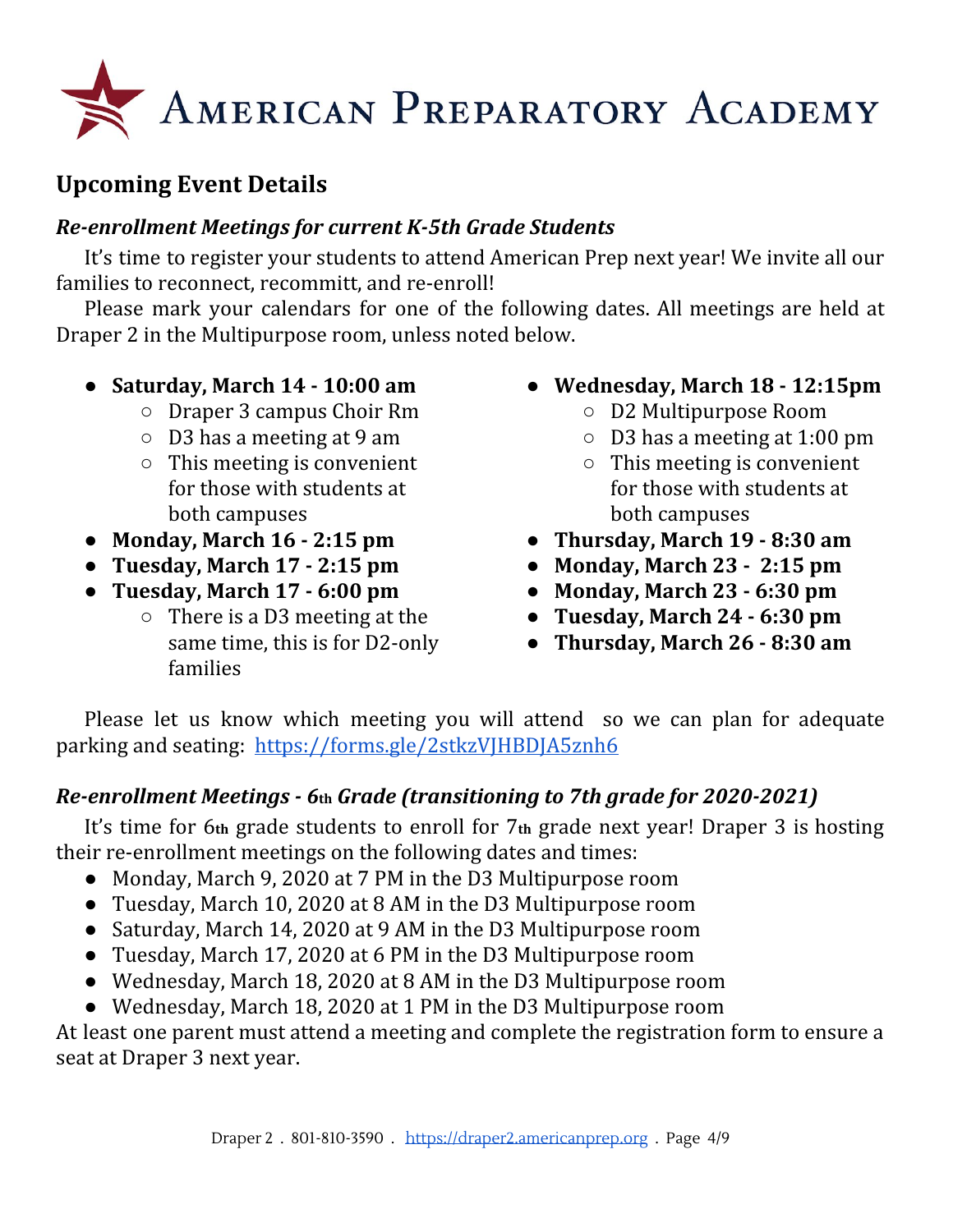# AMERICAN PREPARATORY ACADEMY

# *Free Shoe and Spirit Wear/Polo Day - March 12*

Thanks to you for your generous donations of Box Tops for Education! Our school met the goal to receive free shoe and spirit wear! Dress those feet in any type of shoe (no flip flops or slippers), and shirts can be spirit wear or polos.

#### *St. Patrick's Day - March 17*

If your student wants to bring the luck o' the Irish to school, please follow these dressing guidelines:

- Regular uniform
- **Non distracting** green socks, green jewelry
- **Non distracting** green hair accessories for girls
- Green Shamrock lapel pins or stickers on clothing
- No hats, scarves, green hair, green makeup, tatoos, etc.

While some people enjoy the game of pinching those not wearing green, our "no touching" policy includes pinching. Please remind your students to refrain from pinching others at school.

#### *Snow Day - Make Up - June 1, 8:00 am - 12:00 pm*

We are required to make up for the snow day we took on February 3rd. This will be recorded as an attendance day, but students are not penalized if they are not able to attend. There will be no bus service on this day.

# **From the Administrative Office**

#### *School Lunch Update*

You can now order lunch until the end of the year! Please contact your school lunch workers if you need assistance - Mrs. Kim [ekim@apamail.org](mailto:ekim@apamail.org) and Mrs. Marcotte [lmarcotte@apamail.org.](mailto:lmarcotte@apamail.org) Link to order - <https://apalunch.h1.hotlunchonline.net/>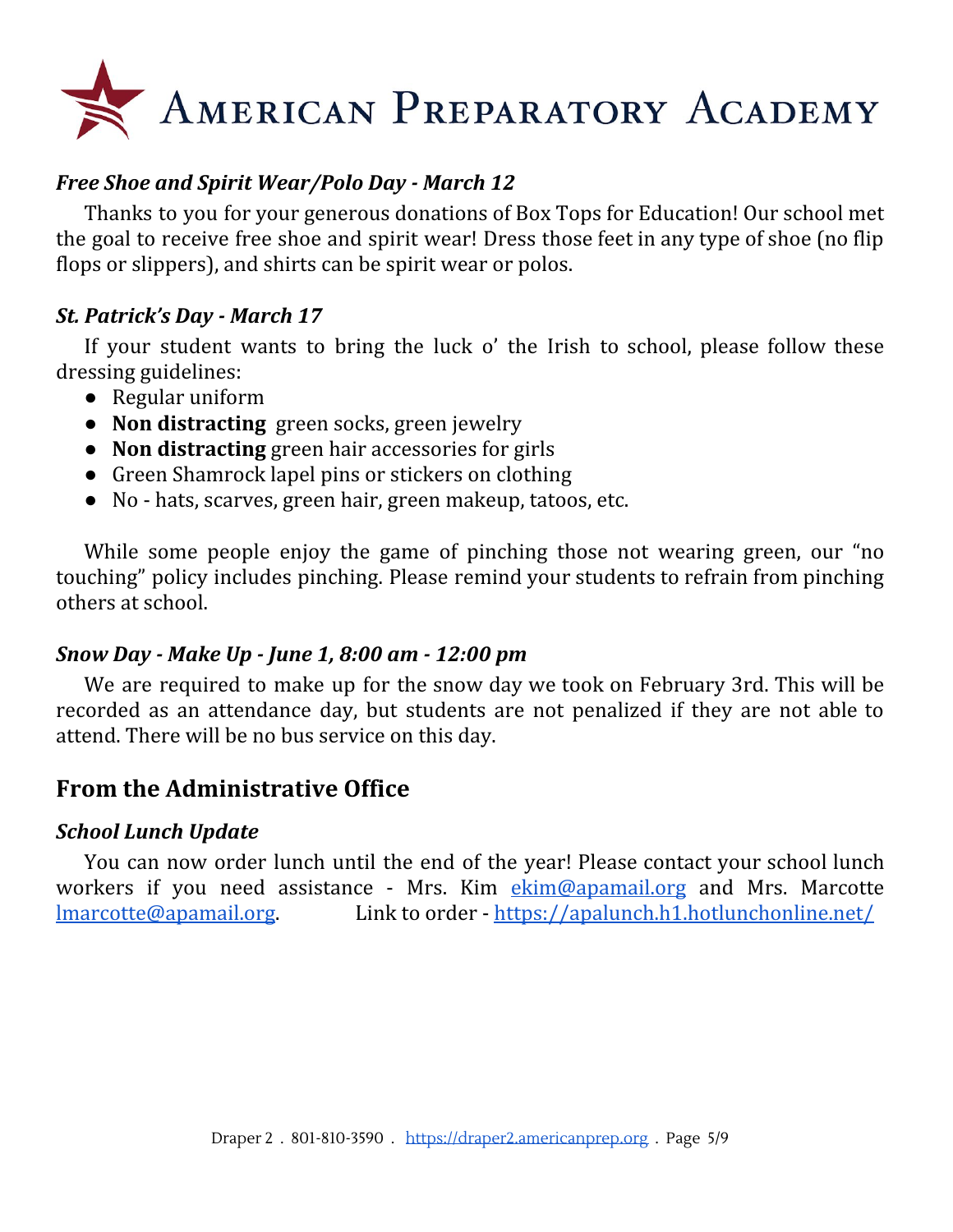

#### *Delivery Driver Position Open*

Full Time, \$14.00/hr, 7:30-4:00 pm, Monday-Friday, Valid Utah Drivers License required.

Our school lunch vending company is currently looking for a team player to fill the position of Delivery Driver. The candidate will be responsible for ensuring timely delivery of goods to predetermined locations on specific routes, reviewing orders prior to delivery, and loading and unloading trucks. Driver must be able to lift, pull, push or carry up to 50 lbs. It is imperative that the driver is responsible, on time, and able to stay on schedule. Email resume to [ideallunches@gmail.com](mailto:ideallunches@gmail.com)

# **All About Activities**

#### *Ballroom Dance*

**Last chance to sign-up for this years Ballroom Blast Clinic!** We are still looking for a few more 5th-6th Grade Students who want to join us for dancing fun that will be showcased with an exciting routine in the Ballroom Dance Company's end-of-year concert! For the low fee of just \$70 you will recieve 8 lessons and the costume rental for the shows. (All boys who sign up will receive a king-size candy bar the first day of class!) *The clinic runs for 8 weeks: Mondays from 3:30-4:15 pm in the D2 gym, from Mar.* **9<sup>th</sup>to May 4<sup>th</sup> (no class Apr. 6<sup>th</sup>)** with performances on May 8<sup>th</sup> and 9<sup>th</sup>. See the office for a registration form. Hope to see your student there!

## *Fun Run Volunteer Meeting - March 9pm*

The popularity and attendance of this Fun Run Event (Friday, May  $15<sup>th</sup>$ ) continues to grow each year because of the overall experience leading up to the event and the actual event itself. We will be having a quick volunteer meeting this **Monday, March 9 at 2:00pm.** Please meet in the lobby. We hope to see you there! (questions or comments to [jwelch@apamail.org](mailto:jwelch@apamail.org))

*This is a REALLY fun and rewarding way to earn your volunteer hours!*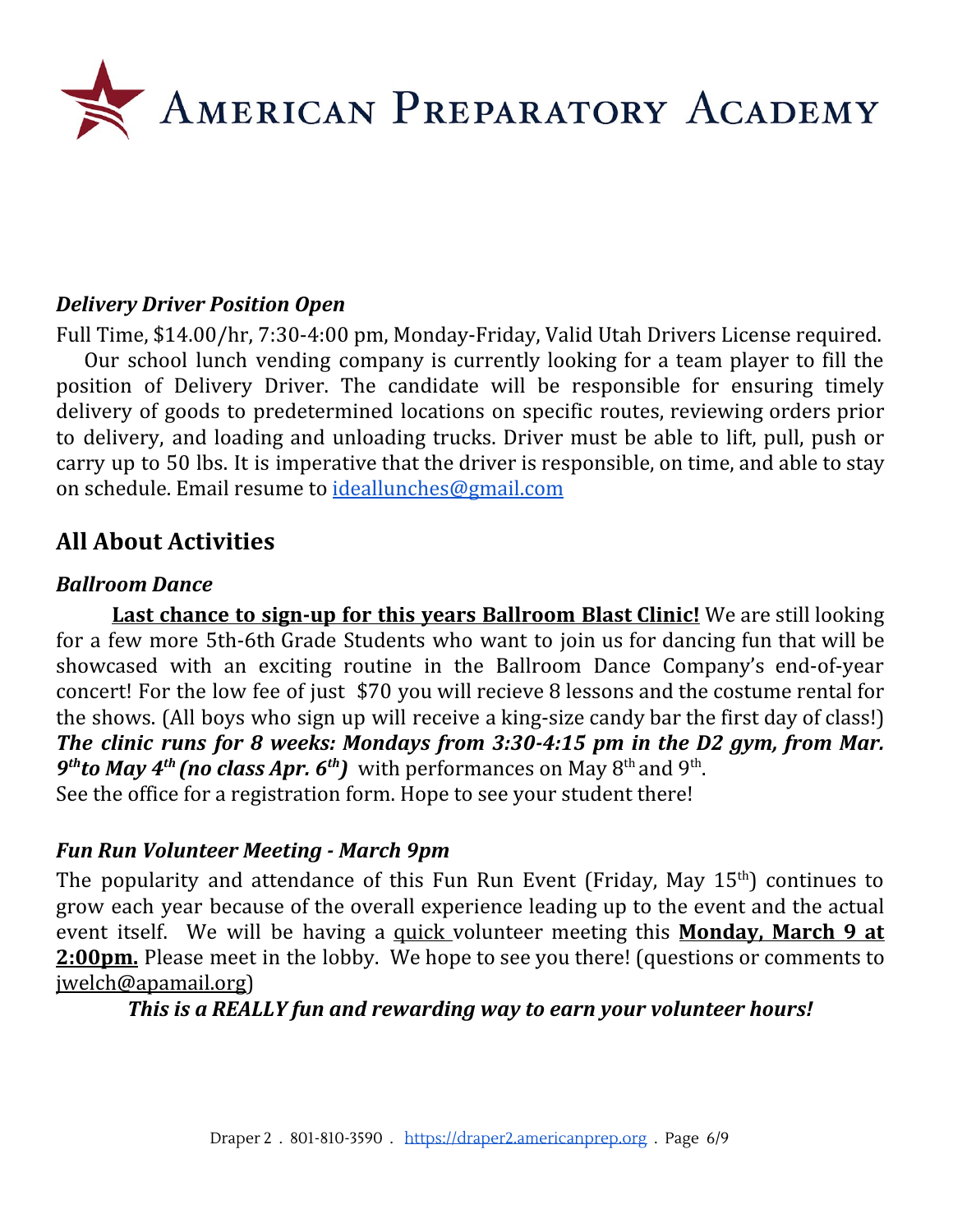

# **Character Development Corner - Mandy Brown**

It's a new month, with a new theme: I am a builder when I am willing to try and believe in my ability to succeed. The Character Development Elementary Team tried a few new things and shared it in a Lunch Time Chat video. We tried simple things and hard things, but the message was the same no matter what: you have to be willing to try! And our smart, capable, courageous students are sure to succeed as they try (and maybe try again!).

#### **UPCOMING EVENTS...**

White Ribbon Week will be held March 23rd-27th. White Ribbon Week teaches students about media and technology safety. It also goes over how to be sure YOU are the master of technology and not the other way around. If you'd like to help, we'd love to have you! Please sign up at the link below:

<https://www.signupgenius.com/index.cfm?go=w.manageSignUp#/24278332/share/>

5th Grade Galaxy Quest will be WEDNESDAY, April 1st <https://www.signupgenius.com/go/10c0444afae29abfc1-beach2>

6th Grade Galaxy Quest will be THURSDAY, April 2nd <https://www.signupgenius.com/go/10c0444afae29abfc1-beach3>

# **Family School Organization (FSO) - Nicole Harman**

Thank you to Magda Hamon for all of her hard work this school year on the BoxTop program. She has gotten information to parents, counted and sorted BoxTops and come up with fun incentives to get families more involved with this program. She has put many hours in and it is greatly appreciated!

If you haven't downloaded the APP, please do so that we can continue to earn money to put towards staff appreciation.

We held a class contest and the following classes won. Thank you to everyone who sent in physical BoxTops. We can keep collecting them and sending them in until they expire.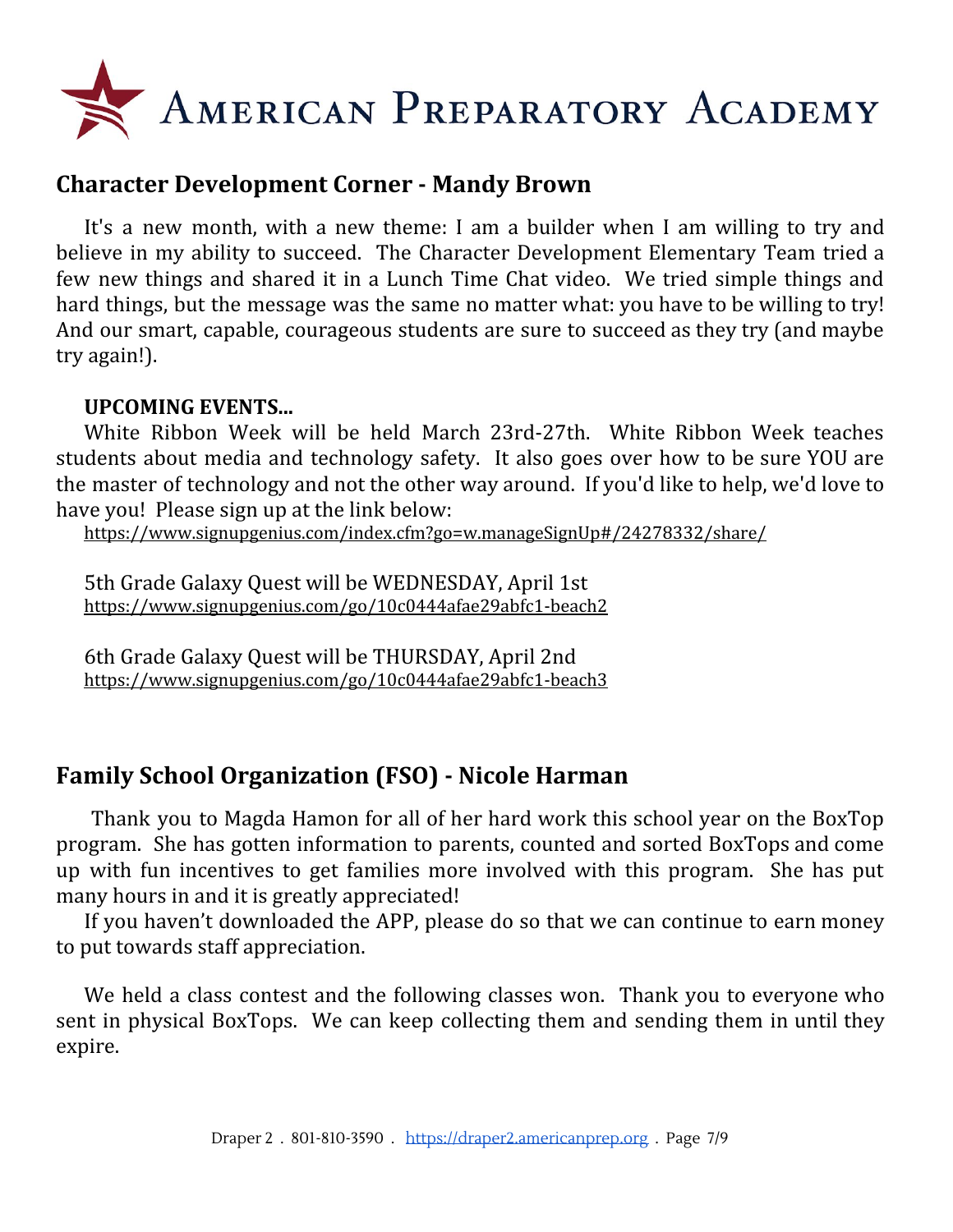

# *K - 3rd First Place*

Mrs. Hooley = 408 = \$40.80

● Winner of 10 minutes of extra recess!!!

# *4th - 6th First Place*

We had a tie!!! Mrs. Hyer =  $429 = $42.90$ Mrs. Bodily =  $429 = $42.90$ 

● These two classes have earned Crazy Tie Day on Wednesday, March 11.

The total collected in physical BoxTops was \$657.50! The combined total from the app and the physical box tops was \$1,248.50!! This means the entire school earned Free Shoe Day AND a Spirit Day! Thanks again for supporting the FSO and this program.